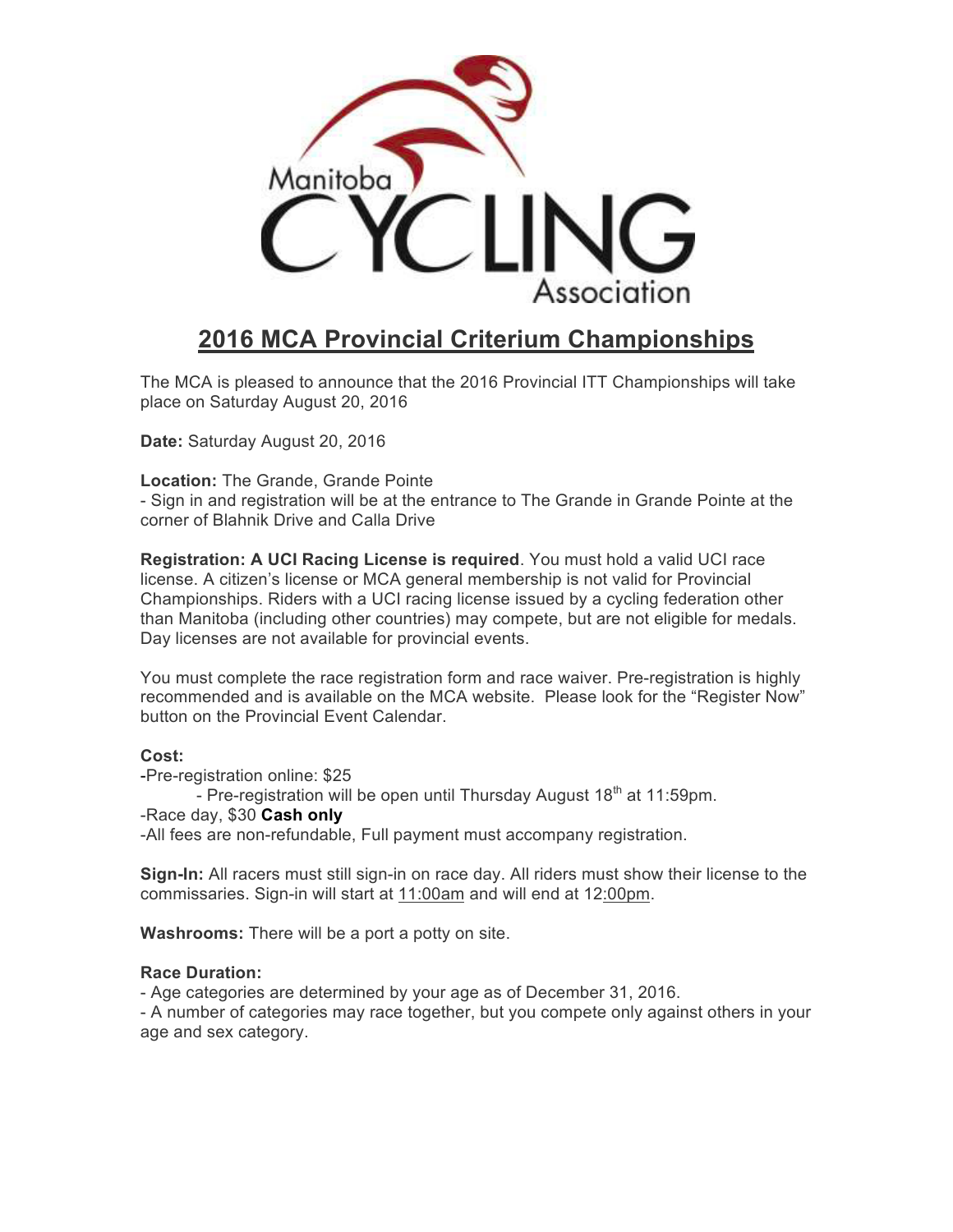

## **Groups and Start Times**

- **12:30pm** Race #1 (45min + 3 laps) Jr Men, Espoir Men, Sr Men, Men 30+
- **1:30pm -** Race #2 (40 min +3 laps) Espoir Women, Sr Women, Men 40+, Men 50+
- **2:15pm -** Race #3 (30 min + 3 laps) Wmn U15 & U17, Jr Wmn, Master Wmn, Men U15 & U17, Men 60+

**Medals**: will be awarded to the top 3 riders in each category, medal ceremony will take place after the conclusion of all races.

### **Official Notes:**

- No rider support vehicles are allowed on the course except for those provided by the organizer.

- Provincials is an extremely competitive event, but it is a sporting event and rules of sportsmanship prevail:

- Riders have a responsibility to look after one another's safety.
- Riders have a responsibility to ensure there is adequate space before attempting to pass between or around other riders.
- Riders shall not intentionally impede the progress of other riders